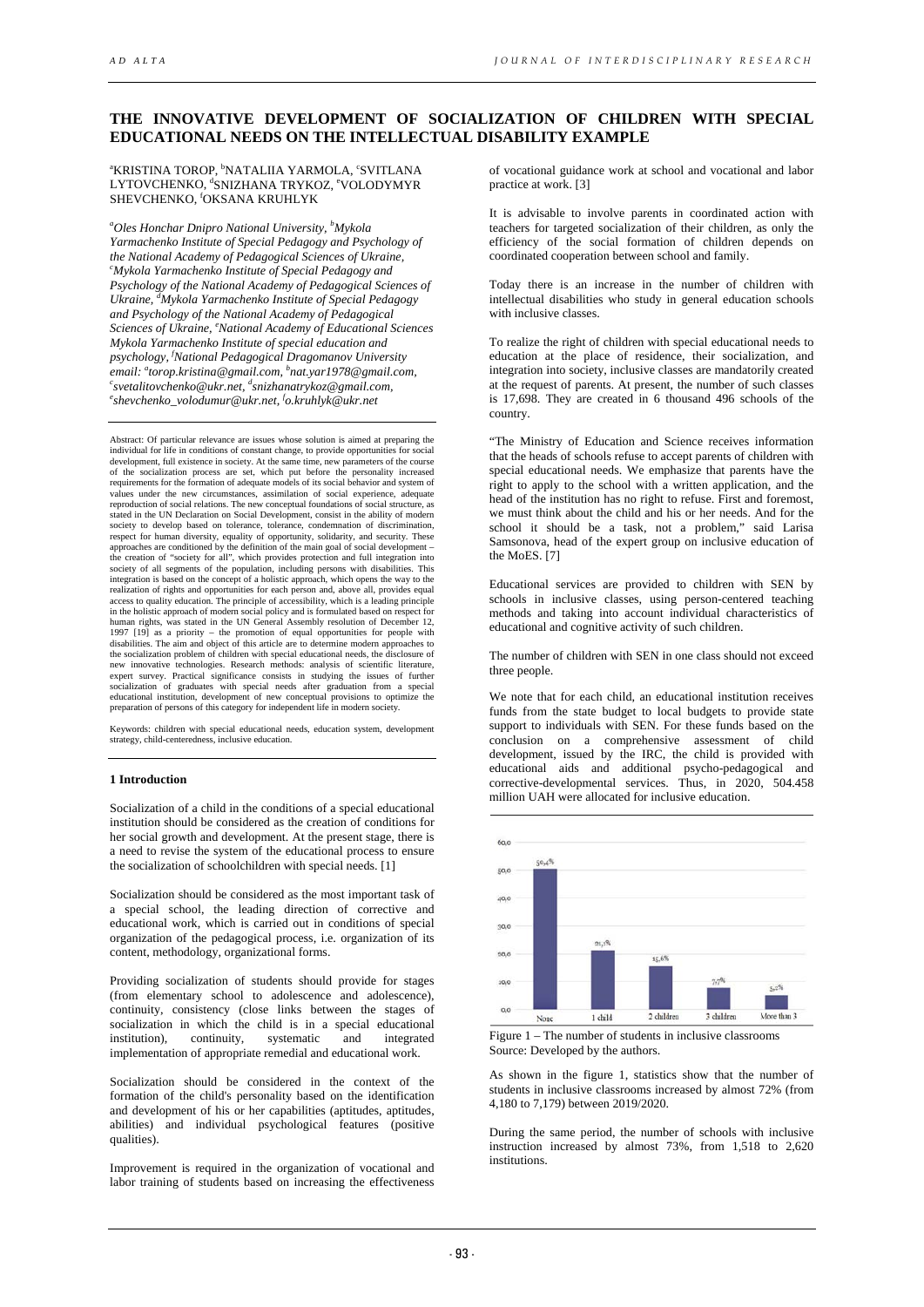It is significant that since September 1, 2020, 6 thousand children with special educational needs went to inclusive groups of pre-school institutions.

As part of the study, an expert survey was conducted among employees of educational institutions to determine the criteria for the socialization of children with special educational needs in inclusive classes.

An expert survey is a method of collecting information based on opinions about a phenomenon or process by a group of competent specialists, who are called experts. [11]

The base of the study is the Rivne IRC "Strumok".

We interviewed 13 – teachers working with children in inclusive classes, 10 – teacher's assistants, and 7 parents of children with special educational needs, the total number of respondents is 30 people.

#### **2 Results**

While conducting the expert survey, there were five questions. The first question was: How do you determine if a child with special educational needs has socialized in an inclusive classroom? This question aimed to find out if a child with special educational needs is socialized in an inclusive classroom and if school officials pay attention to it. During the analysis of the question, the following answers were most often found:

- the child makes friends, wants to go to school;
- displays of deviant behavior decrease;
- the child takes an active part in the learning process;
- feels comfortable in an inclusive class;
- asks for help;
- responds adequately to others;
- has skills of self-care;
- the child perceives information.

Hence, after getting answers to the first question we found out that employees of educational institutions pay attention to the process of socialization of a child with special educational needs, but unfortunately, they do not have clearly defined and prescribed criteria of socialization of a child with special educational needs.

The second question was: Do children with special educational needs take part in learning activities in the classroom? The purpose of this question was to find out whether children with special educational needs are included in the work during lessons, or the educational process is adapted to the needs of all students, including those with special educational needs because this is one of the components of inclusive education.

We got the following answers to this question most often:

- children answer the teacher's questions;
- within their abilities they perform individual tasks with an assistant;
- go to the blackboard, perform tasks and exercises in a notebook;
- work in pairs with other students during the lesson;
- do homework taking into account their special needs.

But we also got mixed answers to this question, which did not coincide at all with others:

- to interest children with special educational needs it is necessary to prepare additional material;
- children participate in the work at the lesson, but not actively;
- children with special educational needs in most cases prefer to be unnoticed.

After processing this question and the answers to it we can conclude that children with special educational needs necessarily need outside help from a teacher's assistant or classmates while

working in class, and to really interest a child it is necessary to prepare additional materials. The next question was: Do children with special educational needs have friendly relationships with their classmates? How does this manifest itself?

This question was asked to find out if classmates support and accept pupils with special educational needs, consider them members of the team because it gives the child self-confidence and fosters sensitivity and understanding in other children. After all, the role of the school team is that it contributes to the development of self-knowledge, creates conditions for sociopsychological development of the personality, teaches to assert their views and beliefs, is the environment in which a person learns their advantages and disadvantages, their "I", their individuality, realizes the need for communication, joint activities, assimilates social norms. There were the following answers to the question:

- classmates help children with special educational needs to perform tasks if they don't understand or don't have time;
- participate in joint games at recess;
- there are no open conflicts or bowling in the inclusive class;
- children react adequately to each other;
- children with special educational needs have friends in their class.

Thus, we can see that according to the employees of the educational institution children with special educational needs do have friendly relations with their classmates, have common interests, and this is very important in the process of socialization of a child. We also asked the following question: Do children with special educational needs have problems in learning? The purpose of this question was to identify and find out the problems which children with special educational needs have in the process of learning because a child should learn to feel no worse than others, to be able, despite the features of their physical condition, freely and accessibly receive information, because the basis of inclusive education is an individual approach to each child, taking into account all their individual characteristics (abilities, development characteristics, types of temperament, gender).

We received the following most frequently used answers to this question:

- for children with special educational needs, it is necessary to repeat the material several times;
- select additional didactic material;
- children with special educational needs have difficulty remembering the material;
- have difficulties in independent performance of written works;
- children have difficulties in mastering the standard program.

Therefore, we can see that a child with special educational needs has quite a lot of difficulties and problems in learning, but with the joint efforts of the teacher and the teacher's assistant, these difficulties can be overcome.

The last fifth question was: Do students with special educational needs take part in educational activities (holidays, competitions, contests)? How does this happen? This question was posed to find out if children with special educational needs are involved in educational activities because they need to be included in the children's community. This would help to free children with special educational needs from social isolation, promote healthy interaction with other children, and to develop a positive, patient, tolerant, loyal attitude towards them on the part of others.

We received the majority of such answers to the posed question:

- on their own initiative kids with special educational needs can take part in any activities;
- children take part in competitions, festivals, fairs;
- children sing songs, participate in staging.

Thus, we can see that children with special educational needs take part in educational activities only on their own initiative,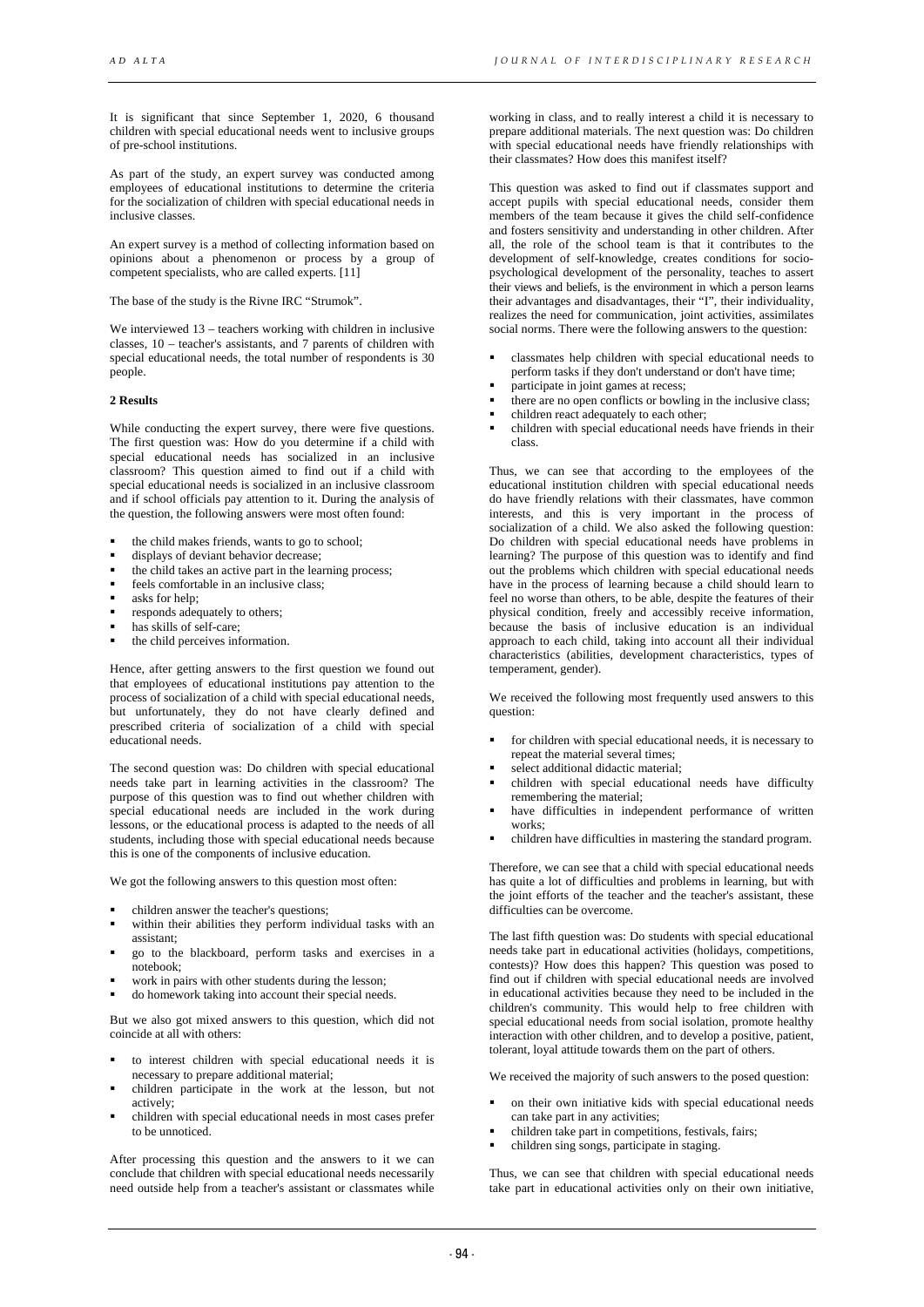and with the help of a teacher's assistant, they are actively involved in school life to socialize among their peers.

# **3 Discussion**

Inclusive education is a natural stage in the development of the educational system, which is associated with the rethinking of society and the state attitude towards persons with disabilities, with the definition of their right to receive equal opportunities with others. In real-time and space, this pedagogically managed process acquires specific signs and forms of implementation in individual communities, countries, and regions, while having universal humanitarian origins and orientation. Inclusive education as a scientific category and as a pedagogical process, practically started, marked by an essential scientific and exploratory meaning and significance for pedagogy. Involvement of persons, in particular children, with disabilities "I to the general educational environment at the initial stages of development of society had a spontaneous, non-formalized nature. [10]

Thus, we can conclude that inclusive education is an important process that needs to be developed, improved, and implemented, which needs the support of the state, specialists, parents, and teachers thanks to which socialization of children with special educational needs will take place actively. To solve the problem of socialization of children with special educational needs more successfully, it is necessary to "first of all" provide quality vocational training in educational institutions, to introduce modern, prestigious professions, and not only those offered by the school.

It is necessary to socialize children with special educational needs into the general education system as much as possible, to involve parents in active participation in the education of children at all stages of preparing them for independent life, introducing them to cultural values and skills of living together. The transfer of culture through family and other social institutions, primarily through the system of upbringing and education, and later through the mutual influence of people in the process of communication and joint activities, serves as sources of socialization of the individual. The experience associated with the period of early childhood, with the formation of basic mental functions and elementary forms of social behavior is important.

Integration of children with special educational needs into collectives with their peers teaches them to be active, take initiative, make conscious choices, reach agreement in solving problems, make independent decisions. Treating such a child as an individual implies acceptance of his or her individual characteristics, respect for his or her honor and dignity.

Curricula, individual programs should be developed taking into account the child's characteristics: his/her interests, learning style, developmental level, temperament, and character traits.

The physical and learning environment of the group is adapted accordingly. A child with special educational needs has the opportunity to gradually move forward, and the main thing in this process, so that teachers do not require the child to do everything as her classmates. More attention should be paid to the social-emotional sphere. Such an approach will promote the development of positive self-esteem, independence, and autonomy of a child with special educational needs.

Therefore, having conducted an expert survey among employees of an educational institution and having analyzed the results, we will develop criteria of socialization of children with special educational needs.

# **4 Conclusions**

The structure of the socialization process coincides with the chronology of individual development: birth, infant age, early childhood, preschool age, school childhood, adolescence, adolescence, adolescence, maturity, old age. Each of these stages

has its own leading way of socialization, which finds expression in leading activities: play, learning, entering the system of family, group, professional, ethnic, industrial, and other relationships. The way of development of a child with special educational needs lies through cooperation, social assistance of another person who is initially her mind, her will, her activity. This provision coincides quite well with the normal way of development of the child.

The main characteristics of the personality of a child with intellectual disabilities lie in the development of higher mental functions; therefore, pedagogical management of a child's development must occur through the creation of conditions for the introduction of components of social experience into the child's personality structure, contributes to the formation of his or her own picture of the world in the unity of consciousness, attitude, and behavior. The process of social adaptation is based on acquainting children with social reality.

At the same time, it is important to take into account the child's age-specific neoformations, since these criteria are social by nature, and their priority development is provided in the process of socialization.

Thus, socio-pedagogical activity in an educational institution should be implemented as a technology of transformation of the social situation of a child's development into pedagogical, educational, educative, learning, and developmental with a focus on the main tasks of social adaptation consisting in the values formation and generally accepted norms of behavior necessary for life in society, communicative and social competence.

## **Literature:**

1. Andrews J., Lupart J. The Inclusiv Classroom. Educating Exceptional Children/ The University of Calgary: Nelson. Thomson Learning – 561p.

2. Bailey, D. Collaborative goal setting with families. Resolving differences in values and priorities for services. Topics in Early Childhood Special Education, 1987, 7(2), р. 59-71

3. Bailey, D. Collaborative goal setting with families. Resolving differences in values and priorities for services. Topics in Early Childhood Special Education, 1987, 7(2), р. 59-71.

4. Bailey, D. Working with families of children with special needs. Washington D.C, 1994 - 56p.

5. Defectological dictionary: study guide/eds. V.I. Bondar, V.M. Synov. Kyiv: "МР "Lesya", 2011. 528 p.

6. Defectolog: newspaper/head. ed. O. Kaliuzhna. - 2017. - No. 11 (131), November.

7. Dytyna z osoblyvymy potrebamy: Inkliuzyvna osvita. Defektolohiia. Korektsiina pedahohika: magazine/head. ed. V. Andrieieva. - 2018.

8. Inkliuzyvna osvita dlia ditei z osoblyvymy potrebamy v

Ukraini. Official project site. [Web site]: Available at: www.clie ntcenter.youcandothat.com/wwwdev/ccds/uk/components.php 3.

9. Inkliuzyvna osvita v Ukraini: zdobutky, problemy ta perspektyvy. Reziume analitychnoho zvitu za rezultatamy kompleksnoho doslidzhennia [Web site]/European Research Association. – 2012: Available at: https://pandia.ru/text/79/501 /26323.php

10. Inkliuzyvna osvita yak model sotsialnoho ustroiu/A. Kolupaieva//Osoblyva dytyna: navchannia i vykhovannia. – 2014. – № 2. – P. 7–18. – Web site: Available at: http://nbuv.go v.ua/UJRN/DLog\_2014\_2\_3

11. Khokhlina O.P. Zabezpechennia sotsializatsii dytyny yak meta diialnosti spetsialnoho osvitnoho zakladu. Dydaktychni ta sotsialnopsykholohichni aspekty korektsiinoi roboty u spetsialnii shkoli: scientific-methodical collection. Kyiv: Nauk. svit, 2009. Edition 11. P. 287–291

12. Kolupaieva A. A. Inkliuzyvna osvita: realii ta perspektyvy: Monograph. - Kyiv: "Sammit-Knyha", 2009. – 272 p.: ill. - ("Inkliuzyvna osvita" Series)

13. Osnovy spetsialnoi ta inkliuzyvnoi osvity: manual/edited by prof. Yu.D. Boichuk. - Kharkiv: Kharkiv National Pedagogical University named after H.S. Skovoroda, 2018. - 338 p